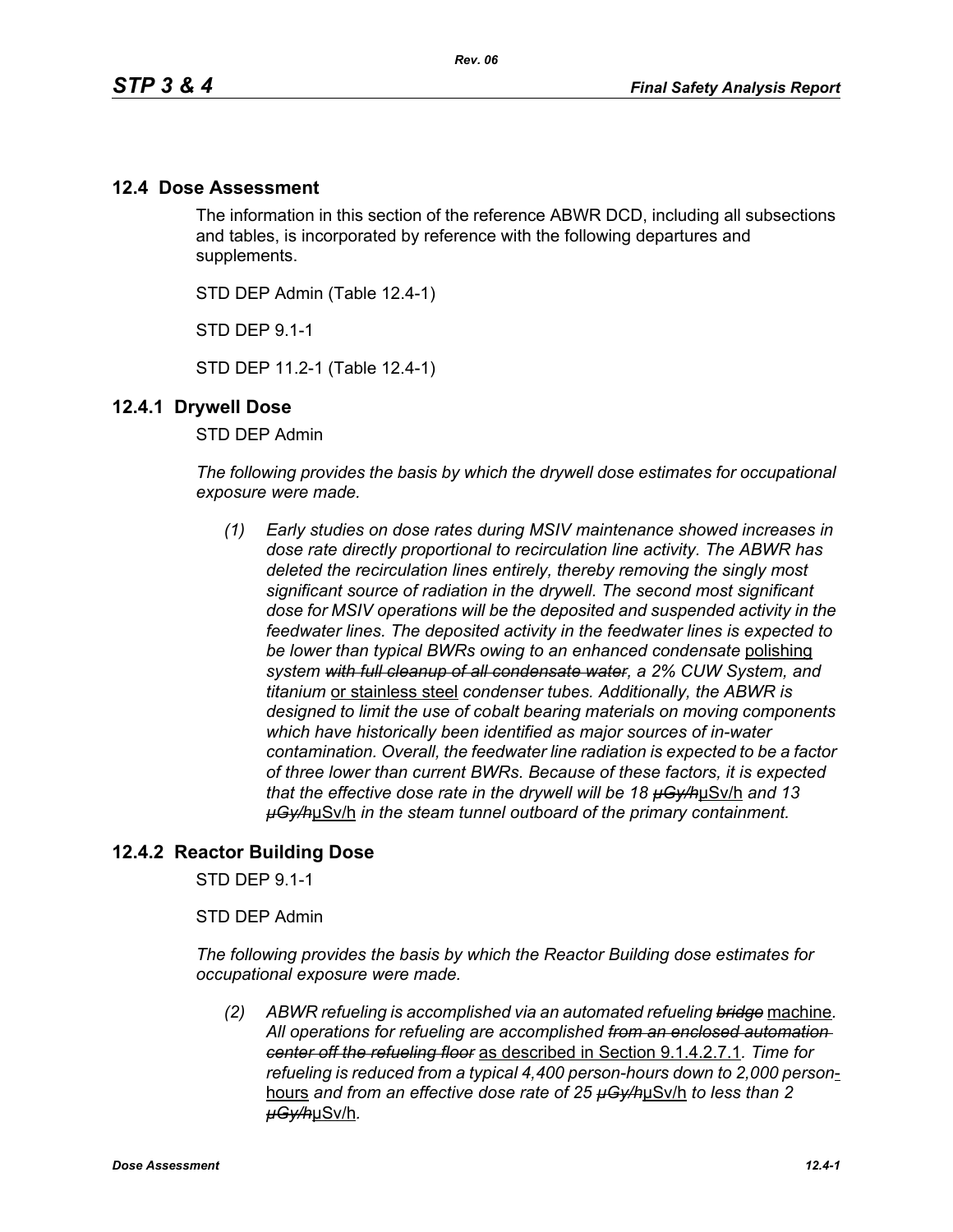The following supplement addresses operator doses based on spent fuel movement operations. Refer to supplemental information provided in Tables 12.2-5a and 12.2-5b for Spent Fuel Storage, and Appendix 12B.

The dose rate from the highest activity irradiated fuel bundle elevated to the maximum up-position in the spent fuel pool (SFP) with water coverage of 8.5 ft (2.6 m) from the top of the fuel assembly active fuel was calculated. The dose rate at the refueling machine trolley platform 8.8 ft (2.7 m) above the refueling floor is approximately 1.2 mrem/hr (12 µSv/hr). This dose rate of 1.2 mrem/hr (12 µSv/hr) is conservative because of the additional 1 ft (0.3 m) of air space between the water surface and refueling floor, and the attenuation through the refueling machine lower structure and platform. Additionally, it is below the criteria of 2.5 mrem/hr from an irradiated fuel unit, control component, or both, as required by ANSI/ANS-57.1-1992. Note that this value does not include dose from radionuclides contained in Spent Fuel Pool water, which is expected to be no greater than 0.7 mrem/hr at approximately 1.2 meters above the refueling floor, based on data from currently operating plants utilizing the ABWR spent fuel pool design. This value takes no credit for attenuation through refueling machine construction material or the additional distance to the refueling machine trolley platform, which adds additional conservatism.

# **12.4.3 Radwaste Building Dose**

STD DEP 11.2-1

This subsection is replaced in its entirety with the following.

Radwaste Building work consists of water processing, pump and valve maintenance, shipment handling, radwaste management, and general cleanup activity. Radwaste building doses result from routine surveillance, testing, and maintenance of the solid and liquid waste treatment equipment. The liquid treatment system collects liquid wastes from equipment drains, floor drains, filter backwashes, and other sources within the facility. The solid treatment system processes resins, backwash slurries, and sludge from the phase separator. It also processes dry active waste from the plant. Some examples of radwaste activities include resin dewatering, movement of casks and liners, filter handling, resin movement, and installation and removal of mobile radwaste processing skids. Both waste treatment systems are based on current mobile radwaste processing technology and avoid complex permanently installed components. All radwaste tankage and support systems are permanently installed. More of the radwaste operations involve remote handling than in a typical BWR. This more flexible radwaste system and building design, simpler operation, and improved maintenance procedures result in a reduction in the number of total hours in the Radwaste Building radiation areas. The results of an industry assessment indicate that there was a substantial reduction in radiation dose (one plant experienced a factor of eight reduction in radiation dose) relative to the doses specified in the reference DCD. Based on this experience, it is estimated that the departures involving the Liquid Waste Management System (LMWS) will result in a reduction of the Radwaste Building annual radiation dose by a factor of approximately four (Reference 12.4-5). The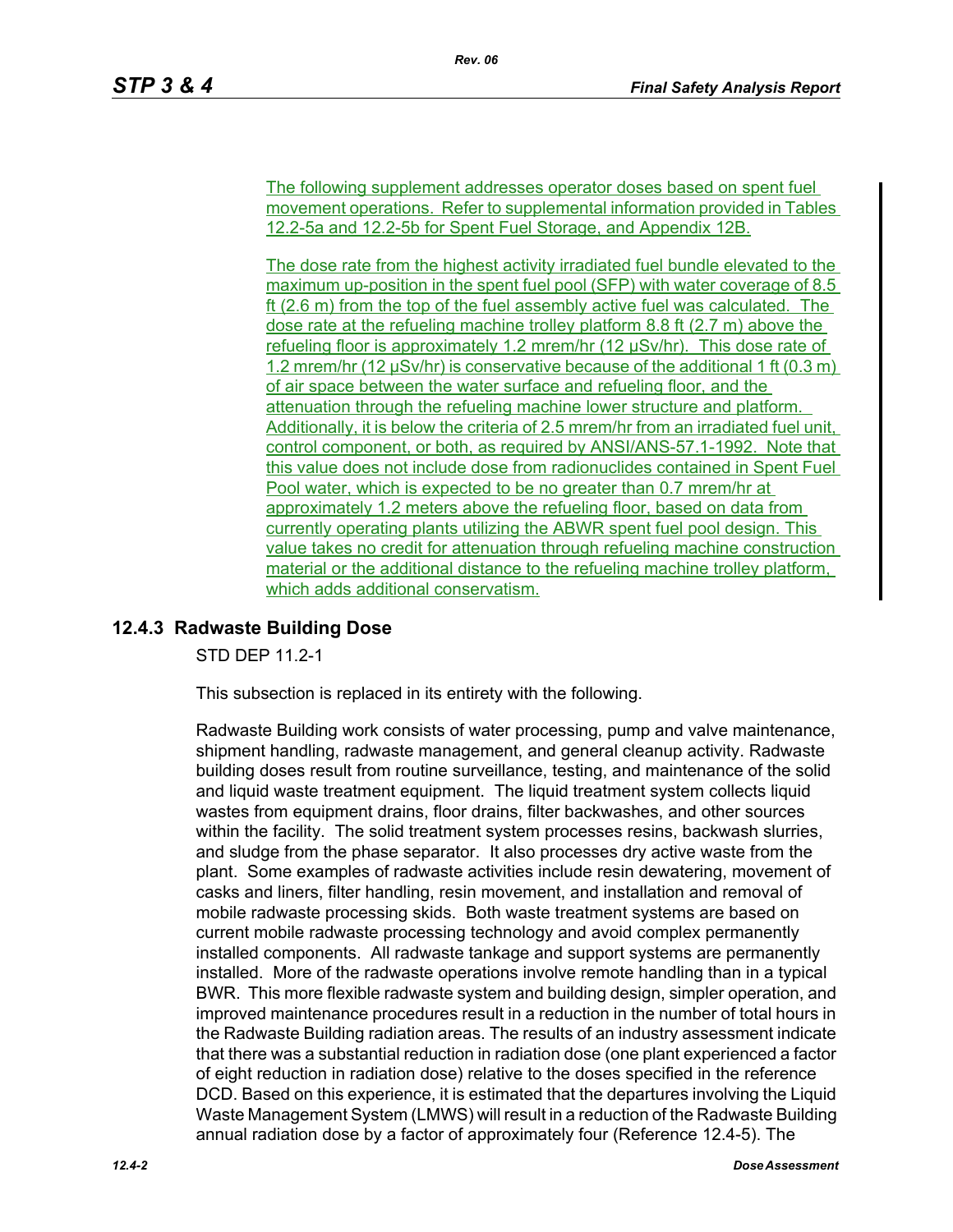$\blacksquare$ 

average radiation dose rate to workers is assumed to be the same as specified in the reference DCD and the number of hours in the Radwaste Building radiation areas is changed from 4200 hours per year to 1000 hours per year. This results in a radiation dose associated with the Radwaste Building of 25 person-mSv/year (approximately a factor of four reduction), a total of 54,040 hours per year in radiation areas, and a total radiation exposure of 909 person-mSv/year. This is presented in Table 12.4-1.

## **12.4.5 Work at Power**

#### **STPSTD DEP Admin**

*Work at power typically requires 5,000 hours per year at an effective dose rate of 66 µGy/h*µSv/h *for the BWR. This category covers literally all aspects of plant maintenance performed during normal operations from health physics coverage to surveillance, to minor equipment adjustment, and minor equipment repair. Overall, the ABWR has been designed to use more automatic and remote equipment. It is expected that items of routine monitoring will be performed by camera or additional instrumentation. Most equipment in the ABWR is palatalized, which permits quick and easy replacement and removal for decontamination and repair. Therefore, a reduction in actual hours needed at power is estimated at 1,000 hours less than the typical value. In the area of effective dose rate, the ABWR is expected to have significantly lower general radiation levels over current plants, owing to more stringent water chemistry*  controls, a full flow condensate flow system, a 2% cleanup water program, titanium or stainless steel *condenser tubes, Fe feedwater control, and low cobalt usage. In addition, the ABWR has in the basic design, compartmentalized all major pieces of equipment so that any piece of equipment can be maintained or removed for maintenance without affecting normal plant operations. This design concept thereby reduces radiation exposure to personnel maintaining or testing one piece of equipment from both shine and airborne contamination from other equipment. Finally, the ABWR has incorporated in the basic design the use of hydrogen water chemistry (HWC) and the additional shielding necessary to protect from the factor of six increase in N-16 shine produced through the steamlines into the Turbine Building. For normally occupied areas, sufficient shielding is provided to protect from N-16 shine. In areas which may be occupied temporarily for specific maintenance or surveillance tasks and where additional shielding is not appropriate (for the surveillance function) or deemed reasonable, the HWC injection can be stopped causing the N-16 shine to decrease to within normal operating BWR limits within 90 seconds and thus permitting those actions needed. Overall, it is estimated that the effective dose rate for work at power will be slightly over two thirds the typical rate or 40 µGy/h*µSv/h*.*

#### **12.4.6 References**

12.4-5 "Performance Evaluation of Advanced LLW Liquid Processing Technology, Boiling Water Reactor Liquid Processing" EPRI Technical Report 1003063, November, 2001.